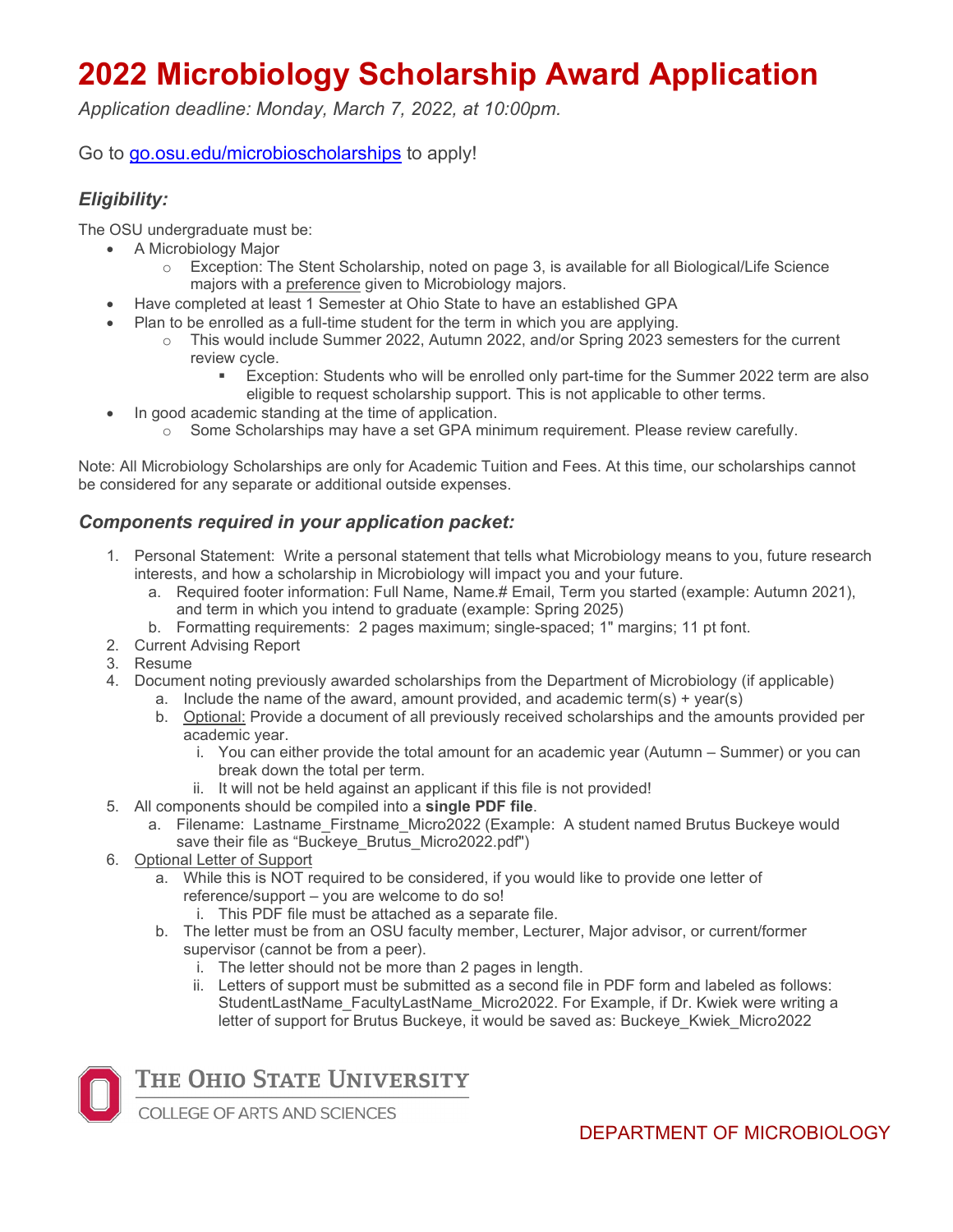c. We will NOT accept letters from: Graduate Associates, Undergraduate TAs, peers in your workplace, classmates, family members, friends, or other individuals who could not adequately- or appropriately- describe your coursework, research, and/or employment duties.

#### *Notification of Award:*

Should an applicant be chosen as a recipient of a Microbiology scholarship, you will receive a notification via email from the Department no later than the last week of April 2022.

As part of the notification of a scholarship, you will be asked to write a Thank You letter to the donor of the scholarship from which you were awarded funding; this is required. Further instructions of how to submit the Thank You letter will be provided at the time of award notification.

#### *Other Awards:*

Any student who is to be awarded a Microbiology scholarship must disclose any other scholarships/awards they have been granted at the time they are notified of their Department of Microbiology scholarship. The ability for the student to accept or decline the Microbiology scholarship will be dependent on the amount and timing of the other scholarships/awards they will be receiving for the same time frame.

**Questions?** Contact Staci McKinniss at [mckinniss.17@osu.edu](mailto:mckinniss.17@osu.edu)

*Special note: We will only speak to and/or answer questions directly, via email, with the applicant both before and after application submission. Please keep this in mind as we will not disclose your application information or award status/amount to or with anyone other than the applicant- even if it is a parent, spouse, or legal guardian.*